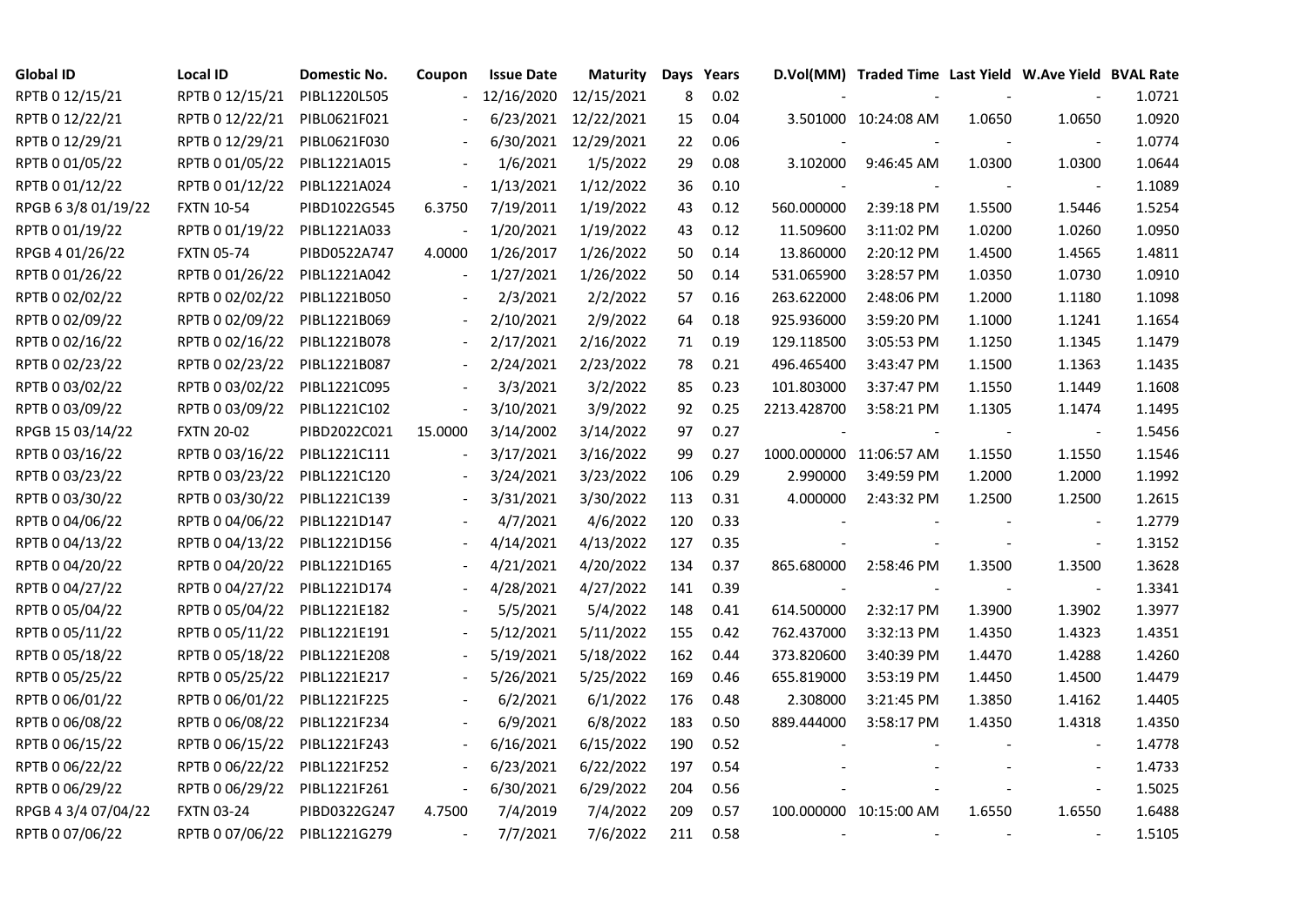| <b>Global ID</b>     | <b>Local ID</b>   | Domestic No. | Coupon  | <b>Issue Date</b> | <b>Maturity</b> |     | Days Years |            | D.Vol(MM) Traded Time Last Yield W.Ave Yield BVAL Rate |        |                          |        |
|----------------------|-------------------|--------------|---------|-------------------|-----------------|-----|------------|------------|--------------------------------------------------------|--------|--------------------------|--------|
| RPTB 0 07/13/22      | RPTB 0 07/13/22   | PIBL1221G288 |         | 7/14/2021         | 7/13/2022       | 218 | 0.60       | 304.704000 | 2:57:33 PM                                             | 1.4750 | 1.4750                   | 1.4823 |
| RPTB 0 07/20/22      | RPTB 0 07/20/22   | PIBL1221G297 |         | 7/21/2021         | 7/20/2022       | 225 | 0.62       |            | 301.000000 11:27:22 AM                                 | 1.4750 | 1.4752                   | 1.4997 |
| RPTB 0 07/27/22      | RPTB 0 07/27/22   | PIBL1221G304 |         | 7/28/2021         | 7/27/2022       | 232 | 0.64       |            | 11.070000 10:25:37 AM                                  | 1.4750 | 1.4750                   | 1.5193 |
| RPGB 4 7/8 08/02/22  | <b>FXTN 10-56</b> | PIBD1022H562 | 4.8750  | 8/2/2012          | 8/2/2022        | 238 | 0.65       |            |                                                        |        |                          | 1.9061 |
| RPTB 0 08/03/22      | RPTB 0 08/03/22   | PIBL1221H312 |         | 8/4/2021          | 8/3/2022        | 239 | 0.65       | 40.000000  | 3:19:26 PM                                             | 1.5250 | 1.5250                   | 1.5424 |
| RPTB 0 08/10/22      | RPTB 0 08/10/22   | PIBL1221H321 |         | 8/11/2021         | 8/10/2022       | 246 | 0.67       |            |                                                        |        |                          | 1.5425 |
| RPTB 0 08/17/22      | RPTB 0 08/17/22   | PIBL1221H330 |         | 8/18/2021         | 8/17/2022       | 253 | 0.69       |            |                                                        |        | $\overline{\phantom{a}}$ | 1.5509 |
| RPTB 0 08/24/22      | RPTB 0 08/24/22   | PIBL1221H349 |         | 8/25/2021         | 8/24/2022       | 260 | 0.71       |            |                                                        |        |                          | 1.5559 |
| RPTB 0 08/31/22      | RPTB 0 08/31/22   | PIBL1221I357 |         | 9/1/2021          | 8/31/2022       | 267 | 0.73       |            |                                                        |        |                          | 1.5669 |
| RPTB 0 09/07/22      | RPTB 0 09/07/22   | PIBL1221I366 |         | 9/8/2021          | 9/7/2022        | 274 | 0.75       |            |                                                        |        | $\blacksquare$           | 1.5785 |
| RPGB 4 3/4 09/13/22  | <b>FXTN 10-57</b> | PIBD1022I570 | 4.7500  | 9/13/2012         | 9/13/2022       | 280 | 0.77       |            |                                                        |        | $\overline{a}$           | 1.9992 |
| RPTB 0 09/14/22      | RPTB 0 09/14/22   | PIBL1221I375 |         | 9/15/2021         | 9/14/2022       | 281 | 0.77       |            |                                                        |        | $\sim$                   | 1.5851 |
| RPTB 0 09/21/22      | RPTB 0 09/21/22   | PIBL1221I384 |         | 9/22/2021         | 9/21/2022       | 288 | 0.79       |            |                                                        |        | $\blacksquare$           | 1.5722 |
| RPTB 0 09/28/22      | RPTB 0 09/28/22   | PIBL1221I393 |         | 9/29/2021         | 9/28/2022       | 295 | 0.81       |            |                                                        |        | $\blacksquare$           | 1.6065 |
| RPTB 0 10/05/22      | RPTB 0 10/05/22   | PIBL1221J409 |         | 10/6/2021         | 10/5/2022       | 302 | 0.83       |            | 5.000000 11:13:49 AM                                   | 1.5750 | 1.5750                   | 1.5864 |
| RPTB 0 10/12/22      | RPTB 0 10/12/22   | PIBL1221J418 |         | 10/13/2021        | 10/12/2022      | 309 | 0.85       | 7.020000   | 2:03:16 PM                                             | 1.5850 | 1.5850                   | 1.5947 |
| RPGB 12 3/4 10/17/22 | <b>FXTN 20-03</b> | PIBD2022J033 | 12.7500 | 10/17/2002        | 10/17/2022      | 314 | 0.86       |            |                                                        |        | $\overline{\phantom{a}}$ | 2.0182 |
| RPTB 0 10/19/22      | RPTB 0 10/19/22   | PIBL1221J427 |         | 10/20/2021        | 10/19/2022      | 316 | 0.87       |            |                                                        |        | $\blacksquare$           | 1.6148 |
| RPTB 0 10/26/22      | RPTB 0 10/26/22   | PIBL1221J436 |         | 10/27/2021        | 10/26/2022      | 323 | 0.88       |            |                                                        |        |                          | 1.6935 |
| RPTB 0 11/02/22      | RPTB 0 11/02/22   | PIBL1221K443 |         | 11/3/2021         | 11/2/2022       | 330 | 0.90       |            |                                                        |        |                          | 1.6331 |
| RPTB 0 11/09/22      | RPTB 0 11/09/22   | PIBL1221K452 |         | 11/10/2021        | 11/9/2022       | 337 | 0.92       | 0.500000   | 2:31:00 PM                                             | 1.6100 | 1.6100                   | 1.6088 |
| RPTB 0 11/16/22      | RPTB 0 11/16/22   | PIBL1221K461 |         | 11/17/2021        | 11/16/2022      | 344 | 0.94       | 38.942000  | 2:38:48 PM                                             | 1.6155 | 1.6172                   | 1.6292 |
| RPTB 0 11/23/22      | RPTB 0 11/23/22   | PIBL1221K470 |         | 11/24/2021        | 11/23/2022      | 351 | 0.96       |            | 41.350000 11:08:03 AM                                  | 1.6175 | 1.6169                   | 1.6870 |
| RPTB 0 11/29/22      | RPTB 0 11/29/22   | PIBL1221L488 |         | 12/1/2021         | 11/29/2022      | 357 | 0.98       | 48.269000  | 3:43:06 PM                                             | 1.6250 | 1.6250                   | 1.6025 |
| RPGB 4 5/8 12/04/22  | RTB 05-11         | PIID0522L114 | 4.6250  | 12/4/2017         | 12/4/2022       | 362 | 0.99       | 67.494000  | 3:24:06 PM                                             | 2.2000 | 2.1178                   | 2.1401 |
| RPGB 4 12/06/22      | <b>FXTN 10-58</b> | PIBD1022L585 | 4.0000  | 12/6/2012         | 12/6/2022       | 364 | 1.00       | 1.000000   | 2:15:12 PM                                             | 2.1300 | 2.1300                   | 2.1295 |
| RPTB 0 12/07/22      | RPTB 0 12/07/22   | PIBL1221L497 |         | 12/7/2021         | 12/7/2022       | 365 | 1.00       | 130.844000 | 3:26:21 PM                                             | 1.6250 | 1.6270                   | 1.6441 |
| RPGB 4 3/8 02/11/23  | RTB 03-10         | PIID0323B101 | 4.3750  | 2/11/2020         | 2/11/2023       | 431 | 1.18       | 3.070500   | 3:48:51 PM                                             | 2.3000 | 2.2498                   | 2.2306 |
| RPGB 13 02/20/23     | <b>FXTN 20-04</b> | PIBD2023B048 | 13.0000 | 2/20/2003         | 2/20/2023       | 440 | 1.21       |            |                                                        |        | $\overline{\phantom{a}}$ | 2.2940 |
| RPGB 5 1/2 03/08/23  | <b>FXTN 05-75</b> | PIBD0523C752 | 5.5000  | 3/8/2018          | 3/8/2023        | 456 | 1.25       | 501.560000 | 3:20:00 PM                                             | 2.2500 | 2.3004                   | 2.2637 |
| RPGB 3 1/2 04/21/23  | <b>FXTN 07-58</b> | PIBD0723D588 | 3.5000  | 4/21/2016         | 4/21/2023       | 500 | 1.37       | 1.070000   | 3:20:09 PM                                             | 2.3000 | 2.4402                   | 2.4507 |
| RPGB 11 7/8 05/29/23 | <b>FXTN 20-05</b> | PIBD2023E054 | 11.8750 | 5/29/2003         | 5/29/2023       | 538 | 1.47       |            |                                                        |        | $\blacksquare$           | 2.4598 |
| RPGB 3 1/4 08/15/23  | RTB 10-04         | PIID1023H046 | 3.2500  | 8/15/2013         | 8/15/2023       | 616 | 1.69       | 203.300000 | 3:56:08 PM                                             | 2.9250 | 2.8749                   | 2.8729 |
| RPGB 2 3/8 09/10/23  | <b>FXTN 03-25</b> | PIBD0323I252 | 2.3750  | 9/10/2020         | 9/10/2023       | 642 | 1.76       |            |                                                        |        |                          | 2.7158 |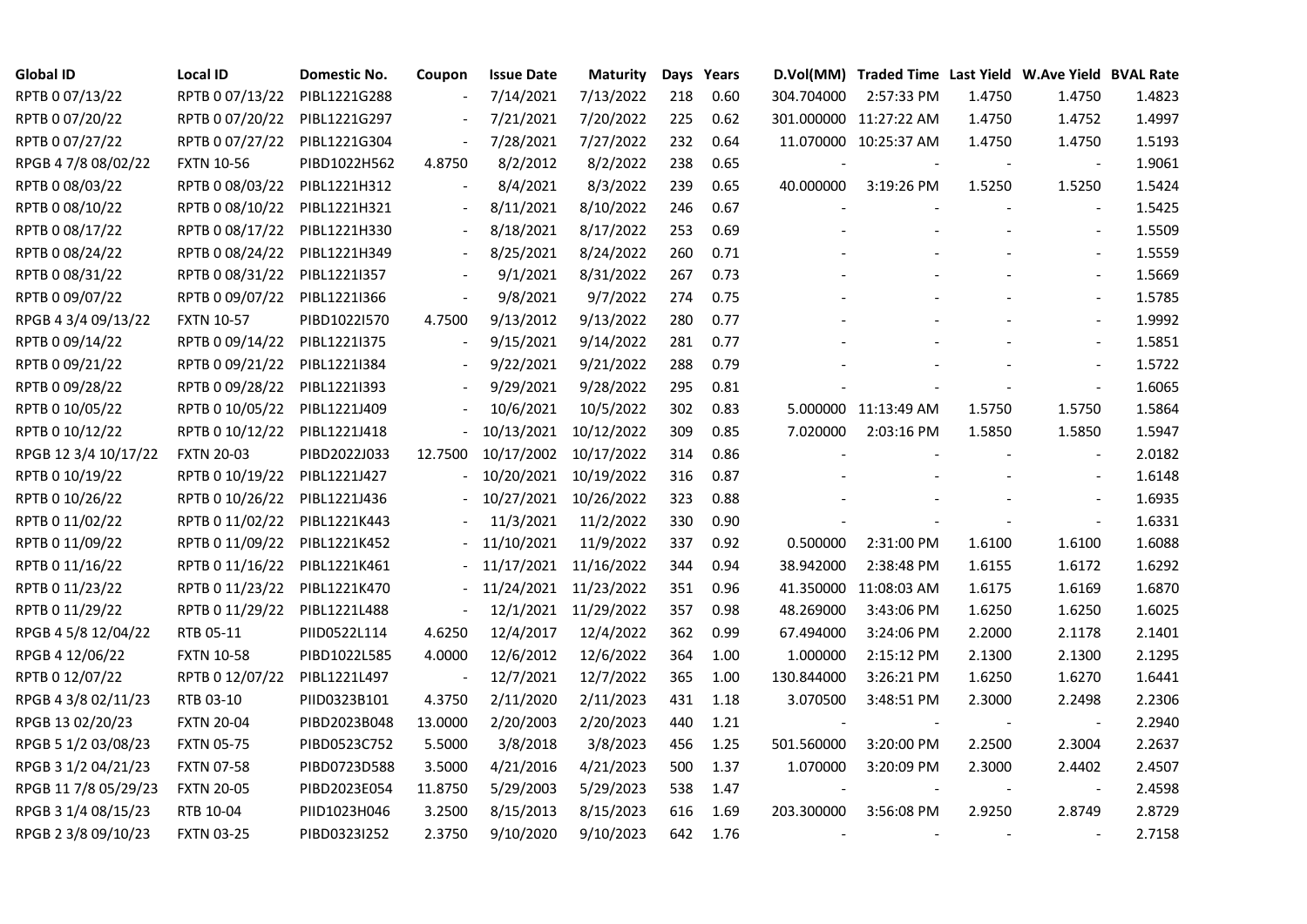| <b>Global ID</b>     | <b>Local ID</b>   | Domestic No. | Coupon  | <b>Issue Date</b> | <b>Maturity</b>  |     | Days Years |              | D.Vol(MM) Traded Time Last Yield W.Ave Yield BVAL Rate |        |                          |        |
|----------------------|-------------------|--------------|---------|-------------------|------------------|-----|------------|--------------|--------------------------------------------------------|--------|--------------------------|--------|
| RPGB 11 3/8 10/23/23 | <b>FXTN 20-06</b> | PIBD2023J068 | 11.3750 | 10/23/2003        | 10/23/2023       | 685 | 1.88       |              |                                                        |        |                          | 2.7086 |
| RPGB 2 3/8 03/09/24  | RTB 03-11         | PIID0324C115 | 2.3750  | 3/9/2021          | 3/9/2024         | 823 | 2.25       | 66.900000    | 3:41:01 PM                                             | 2.7500 | 2.7636                   | 2.7989 |
| RPGB 6 1/4 03/12/24  | RTB 05-12         | PIID0524C129 | 6.2500  | 3/12/2019         | 3/12/2024        | 826 | 2.26       | 0.500000     | 2:33:59 PM                                             | 2.8250 | 2.8250                   | 2.8374 |
| RPGB 4 1/2 04/20/24  | <b>FXTN 07-59</b> | PIBD0724D595 | 4.5000  | 4/20/2017         | 4/20/2024        | 865 | 2.37       |              |                                                        |        | $\blacksquare$           | 3.0216 |
| RPGB 12 3/8 06/03/24 | <b>FXTN 20-07</b> | PIBD2024F075 | 12.3750 | 6/3/2004          | 6/3/2024         | 909 | 2.49       |              |                                                        |        | $\sim$                   | 3.0551 |
| RPGB 12 7/8 08/05/24 | <b>FXTN 20-08</b> | PIBD2024H086 | 12.8750 | 8/5/2004          | 8/5/2024         | 972 | 2.66       |              |                                                        |        | $\sim$                   | 3.1502 |
| RPGB 4 1/8 08/20/24  | <b>FXTN 10-59</b> | PIBD1024H595 | 4.1250  | 8/20/2014         | 8/20/2024        | 987 | 2.70       | 37.550000    | 3:55:28 PM                                             | 3.3500 | 3.3537                   | 3.2003 |
| RPGB 4 1/4 10/17/24  | <b>FXTN 05-76</b> | PIBD0524J762 | 4.2500  | 10/17/2019        | 10/17/2024 1,045 |     | 2.86       | 6.405000     | 3:14:38 PM                                             | 3.2000 | 3.1968                   | 3.2523 |
| RPGB 13 3/4 11/11/24 | <b>FXTN 20-09</b> | PIBD2024K091 | 13.7500 | 11/11/2004        | 11/11/2024 1,070 |     | 2.93       |              |                                                        |        |                          | 3.2981 |
| RPGB 5 3/4 04/12/25  | <b>FXTN 07-61</b> | PIBD0725D618 | 5.7500  | 4/12/2018         | 4/12/2025 1,222  |     | 3.35       | 0.050000     | 3:23:10 PM                                             | 3.5500 | 3.5500                   | 3.6463 |
| RPGB 12 1/8 04/14/25 | <b>FXTN 20-10</b> | PIBD2025D103 | 12.1250 | 4/14/2005         | 4/14/2025 1,224  |     | 3.35       |              |                                                        |        | $\overline{\phantom{a}}$ | 3.5102 |
| RPGB 2 5/8 08/12/25  | RTB 05-13         | PIID0525H130 | 2.6250  | 8/12/2020         | 8/12/2025 1,344  |     | 3.68       | 51.572000    | 3:54:52 PM                                             | 3.7200 | 3.6244                   | 3.6600 |
| RPGB 3 5/8 09/09/25  | <b>FXTN 10-60</b> | PIBD10251608 | 3.6250  | 9/9/2015          | 9/9/2025 1,372   |     | 3.76       | 23.500000    | 2:35:14 PM                                             | 3.7000 | 3.7000                   | 3.7980 |
| RPGB 12 1/8 10/20/25 | <b>FXTN 20-11</b> | PIBD2025J116 | 12.1250 | 10/20/2005        | 10/20/2025 1,413 |     | 3.87       |              |                                                        |        |                          | 3.7655 |
| RPGB 18 1/4 11/29/25 | <b>FXTN 25-01</b> | PIBD2525K015 | 18.2500 | 11/29/2000        | 11/29/2025 1,453 |     | 3.98       |              |                                                        |        |                          | 3.8195 |
| RPGB 10 1/4 01/19/26 | <b>FXTN 20-12</b> | PIBD2026A122 | 10.2500 | 1/19/2006         | 1/19/2026 1,504  |     | 4.12       |              |                                                        |        | $\blacksquare$           | 3.8757 |
| RPGB 6 1/4 02/14/26  | <b>FXTN 07-62</b> | PIBD0726B627 | 6.2500  | 2/14/2019         | 2/14/2026 1,530  |     | 4.19       | 6.511000     | 2:46:32 PM                                             | 3.9750 | 3.9962                   | 4.0603 |
| RPGB 3 3/8 04/08/26  | <b>FXTN 05-77</b> | PIBD0526D772 | 3.3750  | 4/8/2021          | 4/8/2026 1,583   |     | 4.33       | 1494.720000  | 3:47:29 PM                                             | 3.9500 | 3.9513                   | 3.9588 |
| RPGB 3 1/2 09/20/26  | RTB 10-05         | PIID1026I057 | 3.5000  | 9/20/2016         | 9/20/2026 1,748  |     | 4.79       |              |                                                        |        | $\overline{\phantom{a}}$ | 4.1332 |
| RPGB 6 1/4 10/20/26  | RTB 15-01         | PIID1526J019 | 6.2500  | 10/20/2011        | 10/20/2026 1,778 |     | 4.87       |              | 2.000000 10:59:04 AM                                   | 4.2500 | 4.2500                   | 4.1652 |
| RPGB 8 12/07/26      | <b>FXTN 20-13</b> | PIBD2026L139 | 8.0000  | 12/7/2006         | 12/7/2026 1,826  |     | 5.00       |              |                                                        |        |                          | 4.2166 |
| RPGB 5 3/8 03/01/27  | RTB 15-02         | PIID1527C023 | 5.3750  | 3/1/2012          | 3/1/2027 1,910   |     | 5.23       |              |                                                        |        | $\overline{\phantom{a}}$ | 4.2753 |
| RPGB 4 3/4 05/04/27  | <b>FXTN 10-61</b> | PIBD1027E617 | 4.7500  | 5/4/2017          | 5/4/2027 1,974   |     | 5.41       | 0.040000     | 3:51:01 PM                                             | 4.3000 | 4.3000                   | 4.4620 |
| RPGB 4 5/8 06/02/27  | RTB 05-14         | PIID0527L140 | 4.6250  | 12/2/2021         | 6/2/2027 2,003   |     | 5.48       | 11522.997000 | 3:58:15 PM                                             | 4.3900 | 4.4265                   | 4.3885 |
| RPGB 8 5/8 09/06/27  | <b>FXTN 20-14</b> | PIBD2027I140 | 8.6250  | 9/6/2007          | 9/6/2027 2,099   |     | 5.75       |              |                                                        |        | $\overline{\phantom{a}}$ | 4.4098 |
| RPGB 6 1/4 03/22/28  | <b>FXTN 10-63</b> | PIBD1028C635 | 6.2500  | 3/22/2018         | 3/22/2028 2,297  |     | 6.29       | 0.010000     | 3:51:17 PM                                             | 4.4000 | 4.4000                   | 4.4464 |
| RPGB 3 5/8 04/22/28  | <b>FXTN 07-64</b> | PIBD0728D649 | 3.6250  | 4/22/2021         | 4/22/2028 2,328  |     | 6.37       |              |                                                        |        | $\overline{\phantom{a}}$ | 4.4001 |
| RPGB 3 3/4 08/12/28  | <b>FXTN 07-65</b> | PIBD0728H654 | 3.7500  | 8/12/2021         | 8/12/2028 2,440  |     | 6.68       | 50.299000    | 2:00:49 PM                                             | 4.3750 | 4.3750                   | 4.5737 |
| RPGB 9 1/2 12/04/28  | <b>FXTN 20-15</b> | PIBD2028L151 | 9.5000  | 12/4/2008         | 12/4/2028 2,554  |     | 6.99       |              |                                                        |        | $\sim$                   | 4.6054 |
| RPGB 6 7/8 01/10/29  | <b>FXTN 10-64</b> | PIBD1029A644 | 6.8750  | 1/10/2019         | 1/10/2029 2,591  |     | 7.09       | 0.020000     | 3:51:26 PM                                             | 4.4000 | 4.4000                   | 4.4493 |
| RPGB 8 3/4 05/27/30  | <b>FXTN 20-16</b> | PIBD2030E166 | 8.7500  | 5/27/2010         | 5/27/2030 3,093  |     | 8.47       | 0.080000     | 2:42:16 PM                                             | 4.7000 | 4.7000                   | 4.8615 |
| RPGB 2 7/8 07/09/30  | <b>FXTN 10-65</b> | PIBD1030G655 | 2.8750  | 7/9/2020          | 7/9/2030 3,136   |     | 8.59       | 0.040000     | 3:04:16 PM                                             | 4.8500 | 4.8500                   | 4.9457 |
| RPGB 12 1/2 07/28/30 | <b>FXTN 25-02</b> | PIBD2530G029 | 12.5000 | 7/28/2005         | 7/28/2030 3,155  |     | 8.64       |              |                                                        |        |                          | 4.8830 |
| RPGB 11 1/4 01/26/31 | <b>FXTN 25-03</b> | PIBD2531A032 | 11.2500 | 1/26/2006         | 1/26/2031 3,337  |     | 9.14       |              |                                                        |        |                          | 4.9413 |